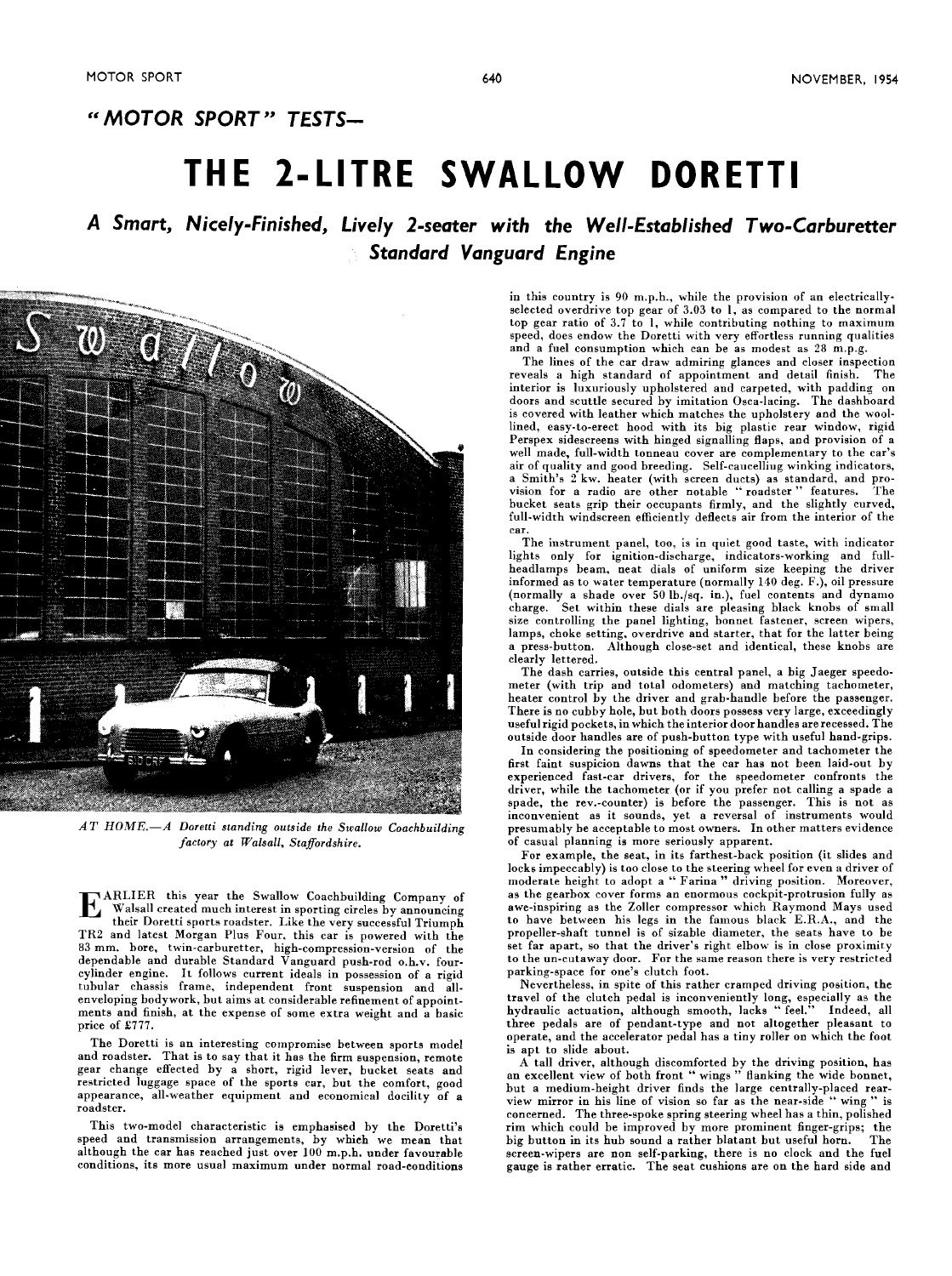the passenger tends to slide forward, as the cushion is not fully supporting.

The central gear lever is very short and absolutely rigid but, vertical in the third and top gear position, it cants over to the near side to select first and second gears and is rather far from the steering wheel. This is not serious in itself, but the joy of using this rigid, remote short-travel lever is somewhat marred by the harsh action, while in snatching a hasty change from second to third gear it is possible inadvertently to lift the lever against the reverse-position safety spring and come to a dead-end. Bottom gear was somewhat difficult to select, and the lever gets quite warm. A central handbrake with a hefty grip is situated between the gear lever and the driver. It has a fly-off action, with locking button at its extremity, but for a horizontally-placed lever is too high-set and long for convenient operation.

In such matters the Doretti has room for improvement, but after prolonged acquaintance a driver becomes used to minor inconveniences and gets much pleasure from the car.

In its " engine-room" appointments the car is well thought out, battery, fuses, distributor, hydraulic brake and clutch master cylinders, radiator and oil fillers, dip-stick, etc., being readily accessible on lifting the bonnet top-panel, released by pulling out the appropriate knob on the dash; there is an adequate support and<br>the panel is hinged at the front, a practical arrangement. The oil the panel is hinged at the front, a practical arrangement. filler-cum-breather is rather stiff to remove; it is covered by a bonnet " power-bulge " which otherwise wouldn't be necessary.

The boot lid is released by pulling out a knob above the shelf behind the seats where the sidescreens, hood and tonneau-cover are stowed; the lid does not lock externally. This boot provides accommodation for the spare wheel and tools, but for scarcely more besides than the proverbial clean collar and tooth-brush. The rear number plate is at an inclined (illegal) angle. A small, Enots quickaction fuel filler is set forward by the boot-lid on the off side. Chromium-plated stone-deflectors are somewhat flimsily secured to the rear lower edges of the back-" wings," presumably mainly for ornament.

On the road the Doretti has all the life and verve one would expect from a **19** cwt. car using the sports version of the Vanguard engine, the compression ratio of which is **8.5** to **1,** in comparison with **7.25** to 1 of the normal single-carburetter **2,088** C.C. unit. The acceleration is clean and third gear an exceedingly useful ratio, as it can be held to as high a speed as **76** m.p.h.

Actuation of the overdrive-top by an electrical solenoid might be considered hard on the transmission, but for the fact that under normal conditions overdrive will not be used, so that its selection is a matter more of terrain than as an adjunct to the gearbox, i.e., continual operation of the controlling switch is unnecessary, as the change of ratio does not apply to any but top gear. On long Continental roads or when bowling along the boulevards this usefully high gear is a godsend, but for fast motoring along England's twisty and/or traffic-infested roads the normal top offers better speed and acceleration, while still enabling the Doretti to idle at a crawl with a docility which would shame some touring cars.

The measure of the Doretti's manner of covering the miles can be assessed from the performance figures in the accompanying data table. It remains to add that the engine is smooth, starts promptly, hot or cold, sans choke, and does not run-on, while only very slight pinking on Premium fuels is evident and then only when taking liberties in the 3.07 to 1 overdrive. The safe maximum is  $5,000$ r.p.m., which comes up readily in all the indirect ratios, representing speeds of **30, 50** and **76** m.p.h., respectively, in first, second and third gears. The exhaust note has a semi-Ferrari hard, harsh note above **2,500** r.p.m., but this soon dies out, so that the car does not attract unwelcome attention in the higher speed ranges. The engine is otherwise unobtrusive and the gears quiet.

During the test no water was required, the oil consumption was negligible, and a tank of Esso took us **339** miles of rapid motoring, equal to **27.1** m.p.g., a very creditable figure.

The oil gange had a disconcerting habit of reading zero at idling r.p.m. There is, by the way, no proper hand-throttle, this being combined with the choke control.

The engine, with its two inclined Type **H4 S.U.** carburetters, peaks at **4,800** r.p.m., which represents **100** m.p.h. in normal top English roads, but 80 m.p.h. is readily available and 90 m.p.h. takes only a little longer.

One of the Doretti's outstanding features is the Bishop cam steering, which is very light and smooth; it transmits no reaction or vibration but some column float, and is quick and accurate, with keen castor action. It enables the best use to be made of small gaps between obstructing vehicles, and is reasonably high-geared.



*HANDSOME LINES* characterise the Vanguard-engined 2-litre Doretti two-seater.

At 2 $\frac{1}{2}$ rd turns lock to lock this calls for mere wrist movements on such occasions. The steering lock is unimpressive.

The suspension is by coil springs and wishbones at the front and underslung \$-elliptic leaf springs at the back with fore-and-aft axle-locating arms, damped, respectively, by Amstrong telescopic and Armstrong piston-type dampers. It is on the hard side, resulting in mild road shocks heing felt but almost a complete absence of roll.

The suspension is softer at the back than at the front and the tail breaks away first, with somewhat disconcerting suddenness. On long, gradual bends which can be taken with power on the Doretti is very pleasant, but on more twisty roads increased damping at the back, or conversely softer front springs, would probably be an advantage. Bumps affect rear-end stability, although the damper Bumps affect rear-end stability, although the damper action is effective, and slight swaying on the steering results. On corners and when braking heavily the Dunlop Road Speed tyres make sounds like a sports-car race. suddenly to oversteer, when driven in competition fashion.

These observations on handling apply to somewhat extreme driving conditions, when there is the impression that the back axle is inadequately located transversely, a thump under fast cornering presumably being the propeller-shaft fouling the tunnel in which it is imprisoned. The car accelerates with a notable absence of wheelspin, evidence of the value of the arms which locate the back axle fore and aft.

The rigid chassis suits the type of bodywork fitted, and the only rattle was a slight one from the driver's door.

The Lockheed hydraulic brakes are powerful but harsh and spongy; they required topping-up during the test.

The Doretti provides extremely rapid and enjoyable travel over long distances, as we were able to prove on peregrinations taking us from London to the Sussex coast, up to Aintree, into Wales and back to Walsall.

The total distance covered was **803** miles; **452** miles in a black and green model which we afterwards exchanged for a similar grey and red Doretti, which we drove for **351** miles. This latter car showed a noticeable improvement in oil pressure **(80** Ib./sq. in.) and possessed a nicer clutch action. In it we did an appreciable amount of night driving, finding the Lucas in-built headlamps fully adequate on main beam, but less so when dipped. The foot-dipper is close to the clutch pedal but convenient to use. The full-beam warning lamp is incorporated in the speedometer dial; it is non-dazzling and affords a useful degree of speedometer illumination. The panel lighting is rather bright and the indicator warning light excessively so.

In the second car the bonnet release button was abnormally stiff to pull and there was an irritating squeak from the steering column. In it we encountered some typically Welsh weather and discovered that unless the sidescreens are erected the door pockets fill with rainwater which blows in because of the position of the doors rclative to the hood. Also, a stream of water came in from under the windscreen at the corner on the passenger's side and dripped on the floor, while the hood appeared to be somewhat porous as the lining became discoloured. The screen-wipers wipe an adequate area but function in opposition and there is a small unwiped area in the centre of the screen. The heater is very effective in demisting the screen but the demister cannot be used independently of the heater. The wipers seized-up momentarily from time to time.

Both cars showed approximately **5,000** miles on their odometers.